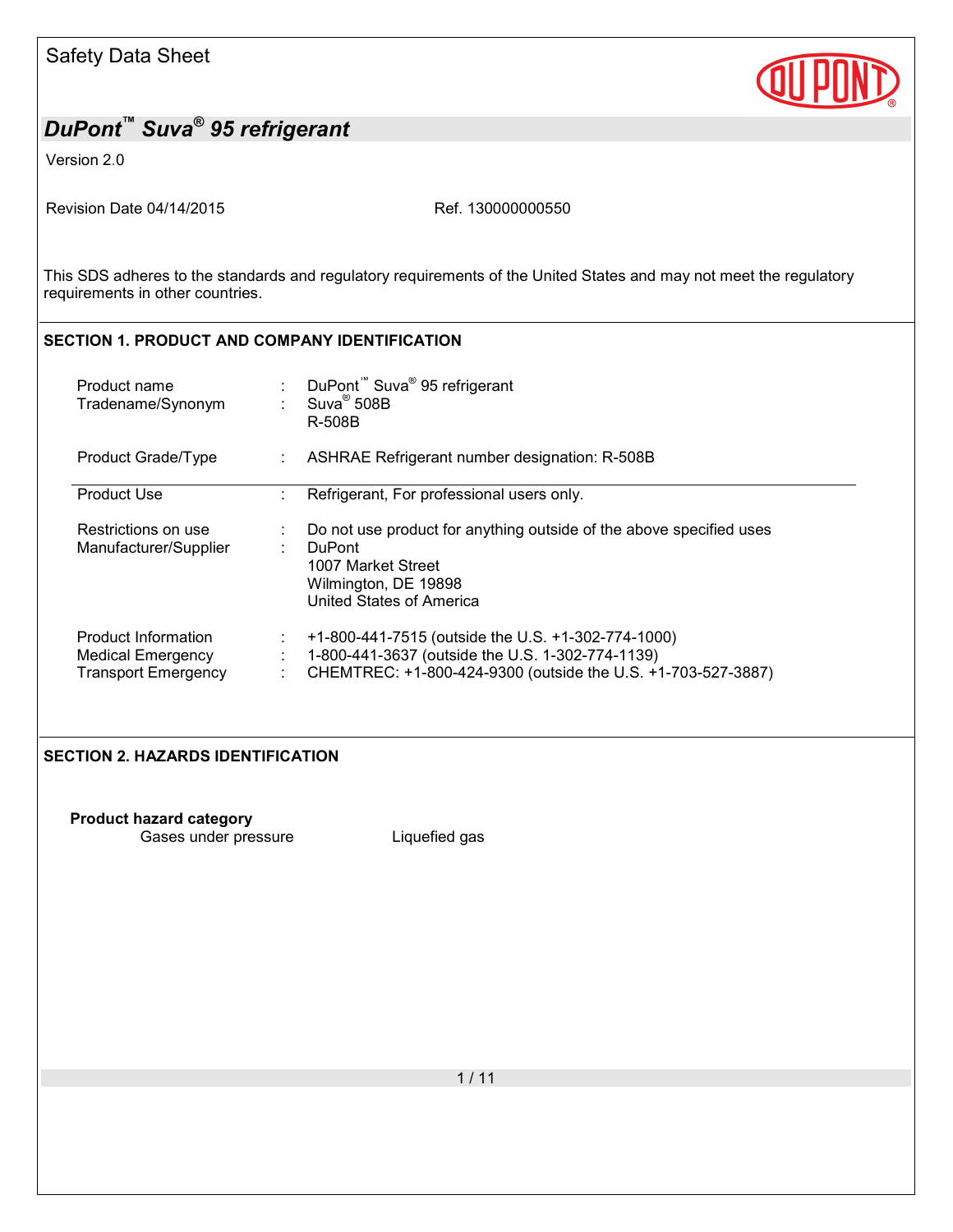| Salety Data Sheet                 |                                                                                                                                                                                |  |
|-----------------------------------|--------------------------------------------------------------------------------------------------------------------------------------------------------------------------------|--|
| DuPont™ Suva® 95 refrigerant      |                                                                                                                                                                                |  |
| Version 2.0                       |                                                                                                                                                                                |  |
| Revision Date 04/14/2015          | Ref. 130000000550                                                                                                                                                              |  |
| <b>Label content</b><br>Pictogram |                                                                                                                                                                                |  |
| Signal word                       | : Warning                                                                                                                                                                      |  |
| Hazardous warnings                | : Contains gas under pressure; may explode if heated.                                                                                                                          |  |
| Hazardous prevention<br>measures  | : Protect from sunlight. Store in a well-ventilated place.                                                                                                                     |  |
| <b>Other hazards</b>              | Misuse or intentional inhalation abuse may lead to death without warning.<br>Vanoure are hoovier than air and can cause ouffeestion by reducing owners quailable for breathing |  |

Vapours are heavier than air and can cause suffocation by reducing oxygen available for breathing. Rapid evaporation of the liquid may cause frostbite., May cause cardiac arrhythmia.

## **SECTION 3. COMPOSITION/INFORMATION ON INGREDIENTS**

| Component                 | CAS-No. | Concentration |
|---------------------------|---------|---------------|
| Perfluoroethane (FC-116)  | 76-16-4 | 54 %          |
| Trifluoromethane (HFC-23) | 75-46-7 | 46 %          |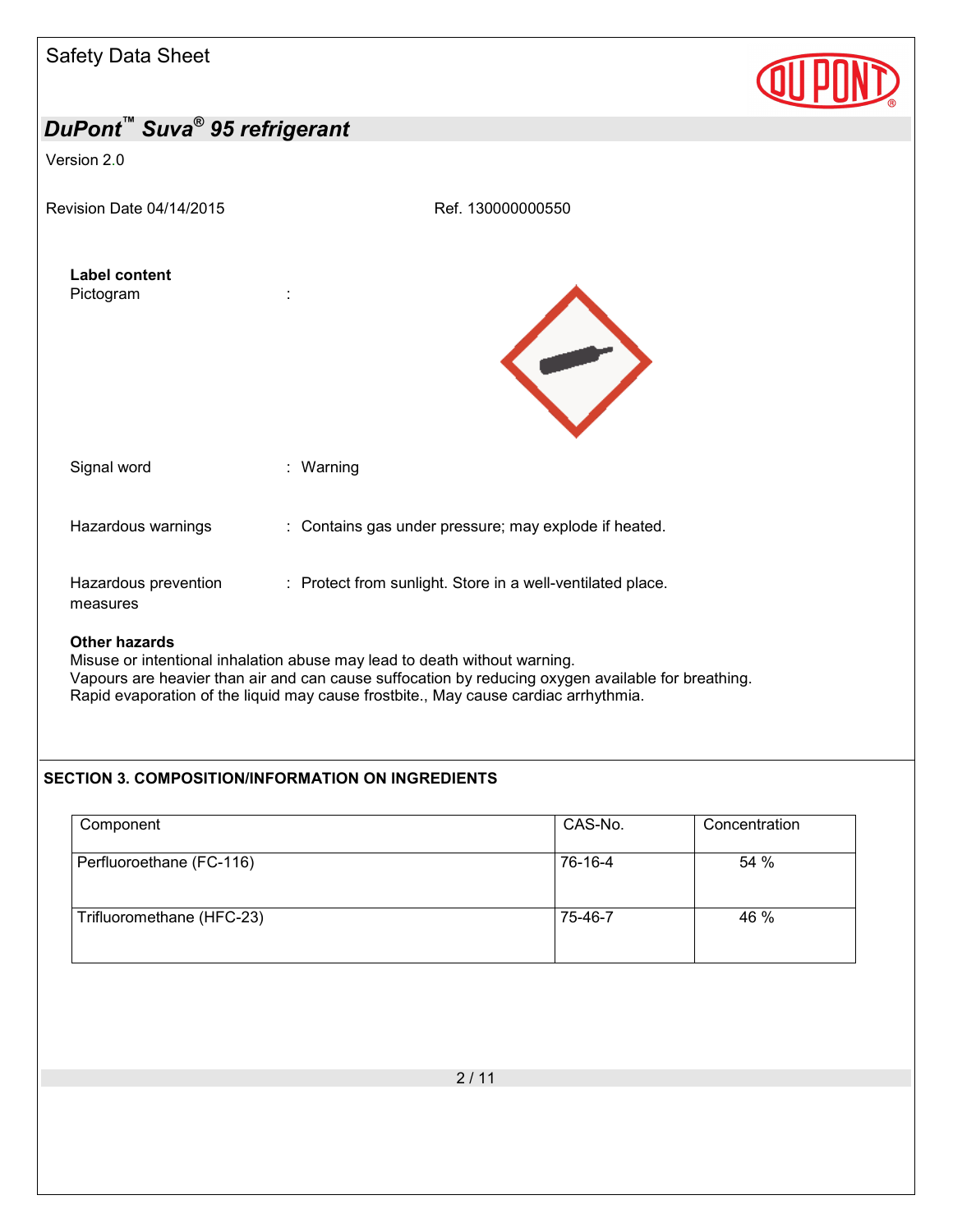# **QUPI**

# *DuPont™ Suva® 95 refrigerant*

Version 2.0

Revision Date 04/14/2015 Revision Date 04/14/2015

## **SECTION 4. FIRST AID MEASURES**

| General advice                                           | : Never give anything by mouth to an unconscious person. When symptoms<br>persist or in all cases of doubt seek medical advice.                                                                                                                                                      |
|----------------------------------------------------------|--------------------------------------------------------------------------------------------------------------------------------------------------------------------------------------------------------------------------------------------------------------------------------------|
| Inhalation                                               | : Remove from exposure, lie down. Move to fresh air. Keep patient warm and at<br>rest. Artificial respiration and/or oxygen may be necessary. Consult a physician.                                                                                                                   |
| Skin contact                                             | : In case of contact, immediately flush skin with plenty of water for at least 15<br>minutes. Take off all contaminated clothing immediately. Consult a physician.<br>Wash contaminated clothing before re-use. Treat for frostbite if necessary by<br>gently warming affected area. |
| Eye contact                                              | : In case of contact, immediately flush eyes with plenty of water for at least 15<br>minutes. Consult a physician if necessary.                                                                                                                                                      |
| Ingestion                                                | : Is not considered a potential route of exposure.                                                                                                                                                                                                                                   |
| Most important<br>symptoms/effects, acute<br>and delayed | : Anaesthetic effects Light-headedness irregular heartbeat with a strange<br>sensation in the chest, heart thumping, apprehension, feeling of fainting,<br>dizziness or weakness                                                                                                     |
| Protection of first-aiders                               | : If potential for exposure exists refer to Section 8 for specific personal protective<br>equipment.                                                                                                                                                                                 |
| Notes to physician                                       | : Because of possible disturbances of cardiac rhythm, catecholamine drugs,<br>such as epinephrine, that may be used in situations of emergency life support<br>should be used with special caution.                                                                                  |

## **SECTION 5. FIREFIGHTING MEASURES**

| Suitable extinguishing media      | : Use extinguishing measures that are appropriate to local circumstances and<br>the surrounding environment.                                    |
|-----------------------------------|-------------------------------------------------------------------------------------------------------------------------------------------------|
| Unsuitable extinguishing<br>media | : No applicable data available.                                                                                                                 |
| Specific hazards                  | : Cylinders are equipped with pressure and temperature relief devices, but may<br>still rupture under fire conditions. Decomposition may occur. |
|                                   | 3/11                                                                                                                                            |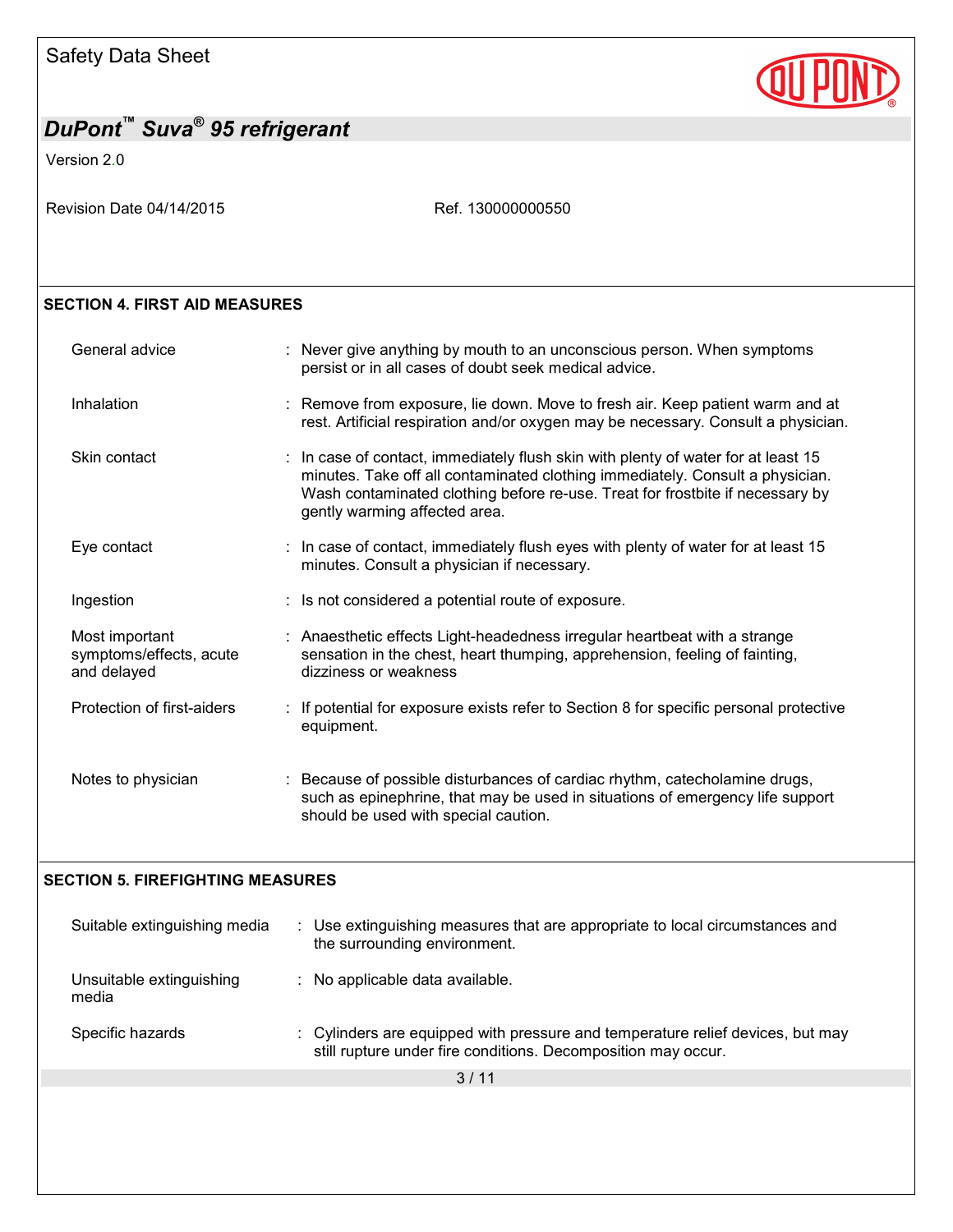

#### Version 2.0

| Revision Date 04/14/2015                         | Ref. 130000000550                                                                                                                                                                         |
|--------------------------------------------------|-------------------------------------------------------------------------------------------------------------------------------------------------------------------------------------------|
| Special protective equipment<br>for firefighters | : In the event of fire, wear self-contained breathing apparatus. Wear neoprene<br>gloves during cleaning up work after a fire.                                                            |
| Further information                              | : Cool containers/tanks with water spray.                                                                                                                                                 |
| <b>SECTION 6. ACCIDENTAL RELEASE MEASURES</b>    |                                                                                                                                                                                           |
|                                                  | NOTE: Review FIRE FIGHTING MEASURES and HANDLING (PERSONNEL) sections before proceeding with clean-up.<br>Use appropriate PERSONAL PROTECTIVE EQUIPMENT during clean-up.                  |
| Safeguards (Personnel)                           | : Evacuate personnel to safe areas. Ventilate the area. Refer to protective<br>measures listed in sections 7 and 8.                                                                       |
| Environmental precautions<br>Spill Cleanup       | : No applicable data available.<br>: Evaporates.                                                                                                                                          |
| Accidental Release Measures                      | : Avoid open flames and high temperatures.                                                                                                                                                |
|                                                  |                                                                                                                                                                                           |
| <b>SECTION 7. HANDLING AND STORAGE</b>           |                                                                                                                                                                                           |
| Handling (Personnel)                             | : Avoid breathing vapours or mist. Avoid contact with skin, eyes and clothing.<br>Provide sufficient air exchange and/or exhaust in work rooms. For personal<br>protection see section 8. |

4 / 11

 $\therefore$  No applicable data available.

Protect from contamination.

Storage : Valve protection caps and valve outlet threaded plugs must remain in place

prevent falling or being knocked over.

Handling (Physical Aspects) : No applicable data available.<br>Dust explosion class : No applicable data available.

Handle in accordance with good industrial hygiene and safety practice.

cylinder. Cylinders should be stored upright and firmly secured to

unless container is secured with valve outlet piped to use point. Do not drag, slide or roll cylinders. Never attempt to lift cylinder by its cap. Use a check valve or trap in the discharge line to prevent hazardous back flow into the

 Separate full containers from empty containers. Keep at temperature not exceeding 52°C. Do not store near combustible materials. Keep container tightly closed in a dry and well-ventilated place. Store in original container.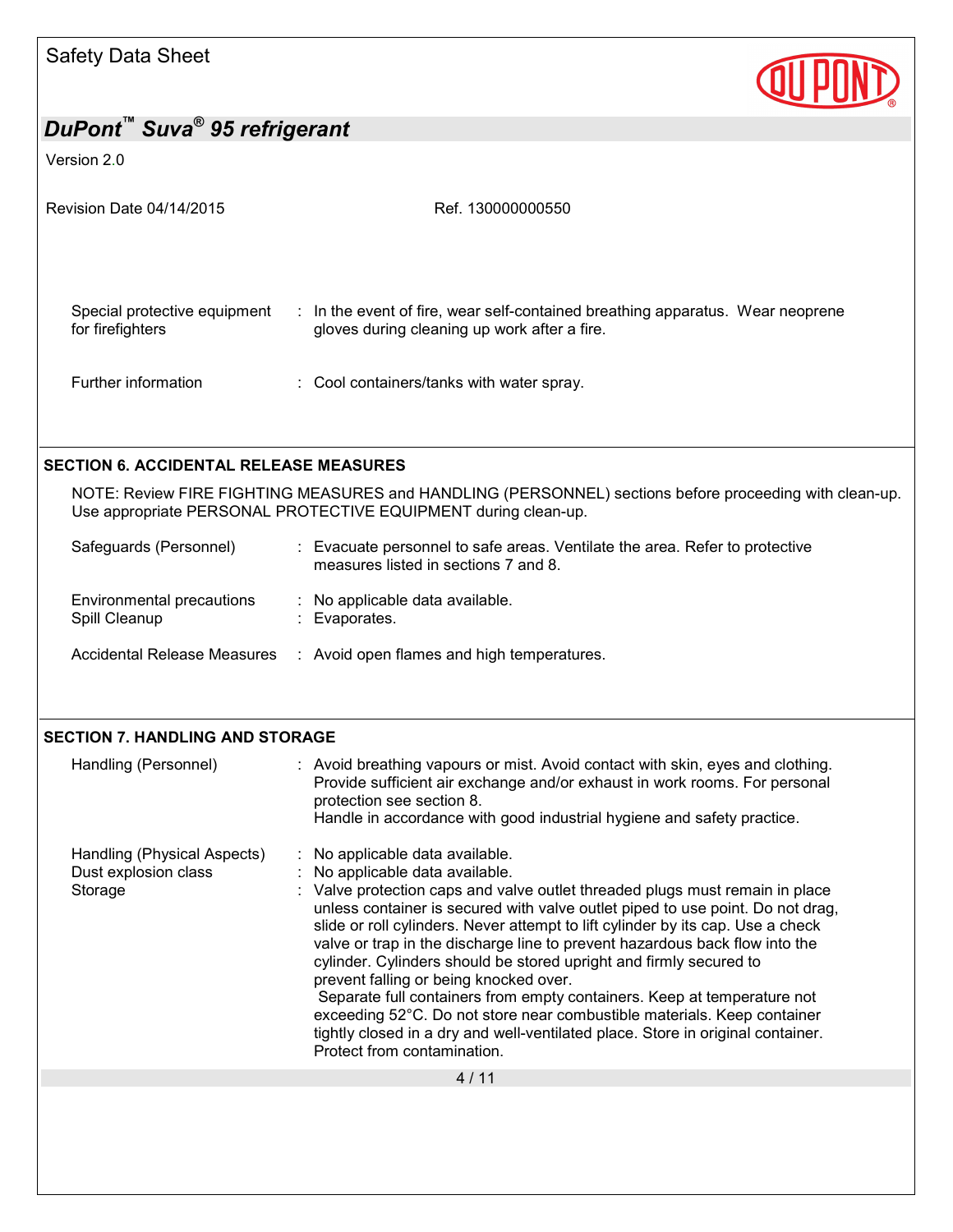

| DuPont™ Suva® 95 refrigerant                                                                                                                                                             |                                                                                                                                                                                                                 |  |
|------------------------------------------------------------------------------------------------------------------------------------------------------------------------------------------|-----------------------------------------------------------------------------------------------------------------------------------------------------------------------------------------------------------------|--|
| Version 2.0                                                                                                                                                                              |                                                                                                                                                                                                                 |  |
| Revision Date 04/14/2015                                                                                                                                                                 | Ref. 130000000550                                                                                                                                                                                               |  |
|                                                                                                                                                                                          | The product has an indefinite shelf life when stored properly.                                                                                                                                                  |  |
| Storage period                                                                                                                                                                           | $:$ > 10 yr                                                                                                                                                                                                     |  |
| Storage temperature                                                                                                                                                                      | : $< 52 °C$ (< 126 °F)                                                                                                                                                                                          |  |
|                                                                                                                                                                                          | <b>SECTION 8. EXPOSURE CONTROLS/PERSONAL PROTECTION</b>                                                                                                                                                         |  |
| Engineering controls                                                                                                                                                                     | : Ensure adequate ventilation, especially in confined areas. Local exhaust<br>should be used when large amounts are released.                                                                                   |  |
| Personal protective equipment<br>Respiratory protection                                                                                                                                  | : For rescue and maintenance work in storage tanks use self-contained<br>breathing apparatus. Vapours are heavier than air and can cause suffocation<br>by reducing oxygen available for breathing.             |  |
| Hand protection                                                                                                                                                                          | : Additional protection: Impervious gloves                                                                                                                                                                      |  |
| Eye protection                                                                                                                                                                           | Wear safety glasses or coverall chemical splash goggles. Additionally wear a<br>face shield where the possibility exists for face contact due to splashing,<br>spraying or airborne contact with this material. |  |
| Protective measures                                                                                                                                                                      | Self-contained breathing apparatus (SCBA) is required if a large release<br>occurs.                                                                                                                             |  |
| <b>Exposure Guidelines</b><br><b>Exposure Limit Values</b>                                                                                                                               |                                                                                                                                                                                                                 |  |
| Perfluoroethane<br>AEL *                                                                                                                                                                 | (DUPONT)<br>1,000 ppm<br>8 & 12 hr. TWA                                                                                                                                                                         |  |
| Trifluoromethane<br>AEL *                                                                                                                                                                | (DUPONT)<br>8 & 12 hr. TWA<br>1,000 ppm                                                                                                                                                                         |  |
| * AEL is DuPont's Acceptable Exposure Limit. Where governmentally imposed occupational exposure limits which are<br>lower than the AEL are in effect, such limits shall take precedence. |                                                                                                                                                                                                                 |  |
| <b>SECTION 9. PHYSICAL AND CHEMICAL PROPERTIES</b>                                                                                                                                       | 5/11                                                                                                                                                                                                            |  |
|                                                                                                                                                                                          |                                                                                                                                                                                                                 |  |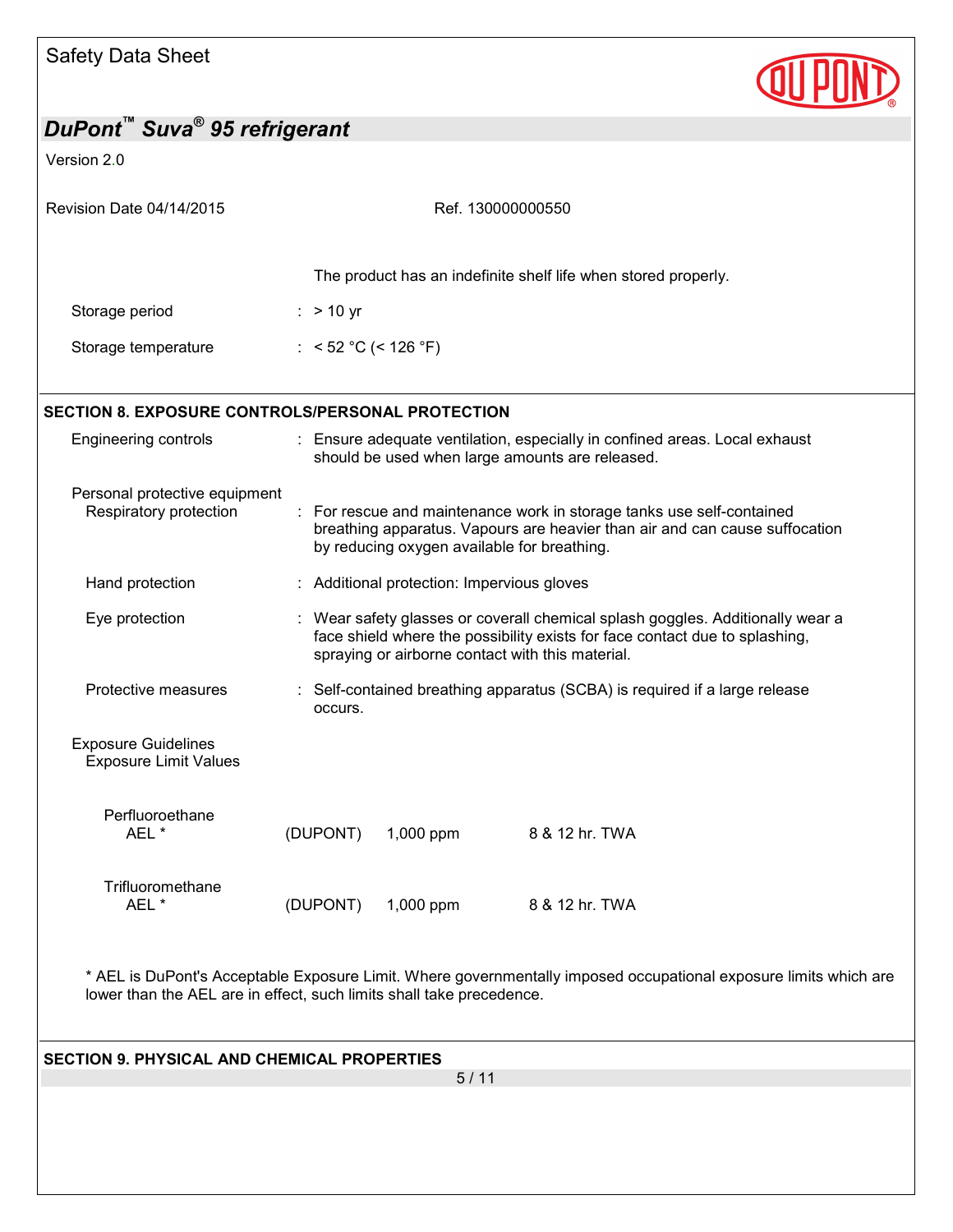

Version 2.0

| Revision Date 04/14/2015                      | Ref. 130000000550                               |
|-----------------------------------------------|-------------------------------------------------|
| Appearance<br>Physical state<br>Form<br>Color | : gaseous<br>: Liquefied gas<br>colourless      |
| Odor                                          | : slight, ether-like                            |
| Odor threshold                                | No applicable data available.                   |
| pH                                            | No applicable data available.                   |
| Melting point/range                           | : No applicable data available.                 |
| Boiling point/boiling range                   | : Boiling point<br>-87.6 °C (-125.7 °F)         |
| Flash point                                   | does not flash                                  |
| Evaporation rate                              | No applicable data available.                   |
| Flammability (solid, gas)                     | No applicable data available.<br>÷.             |
| Upper explosion limit                         | Not applicable<br>÷                             |
| Lower explosion limit                         | Not applicable                                  |
| Vapor pressure                                | 36,568 hPa at 10 °C (50 °F)                     |
| Vapor density                                 | : $3.2$ at 25°C (77°F) and 1013 hPa (Air = 1.0) |
| Specific gravity (Relative<br>density)        | : 1.15 at 25 °C (77 °F)                         |
| Water solubility                              | No applicable data available.                   |
| Solubility(ies)                               | No applicable data available.                   |
| Partition coefficient: n-<br>octanol/water    | No applicable data available.                   |
| Auto-ignition temperature                     | No applicable data available.<br>÷              |
| Ignition temperature                          | no data available                               |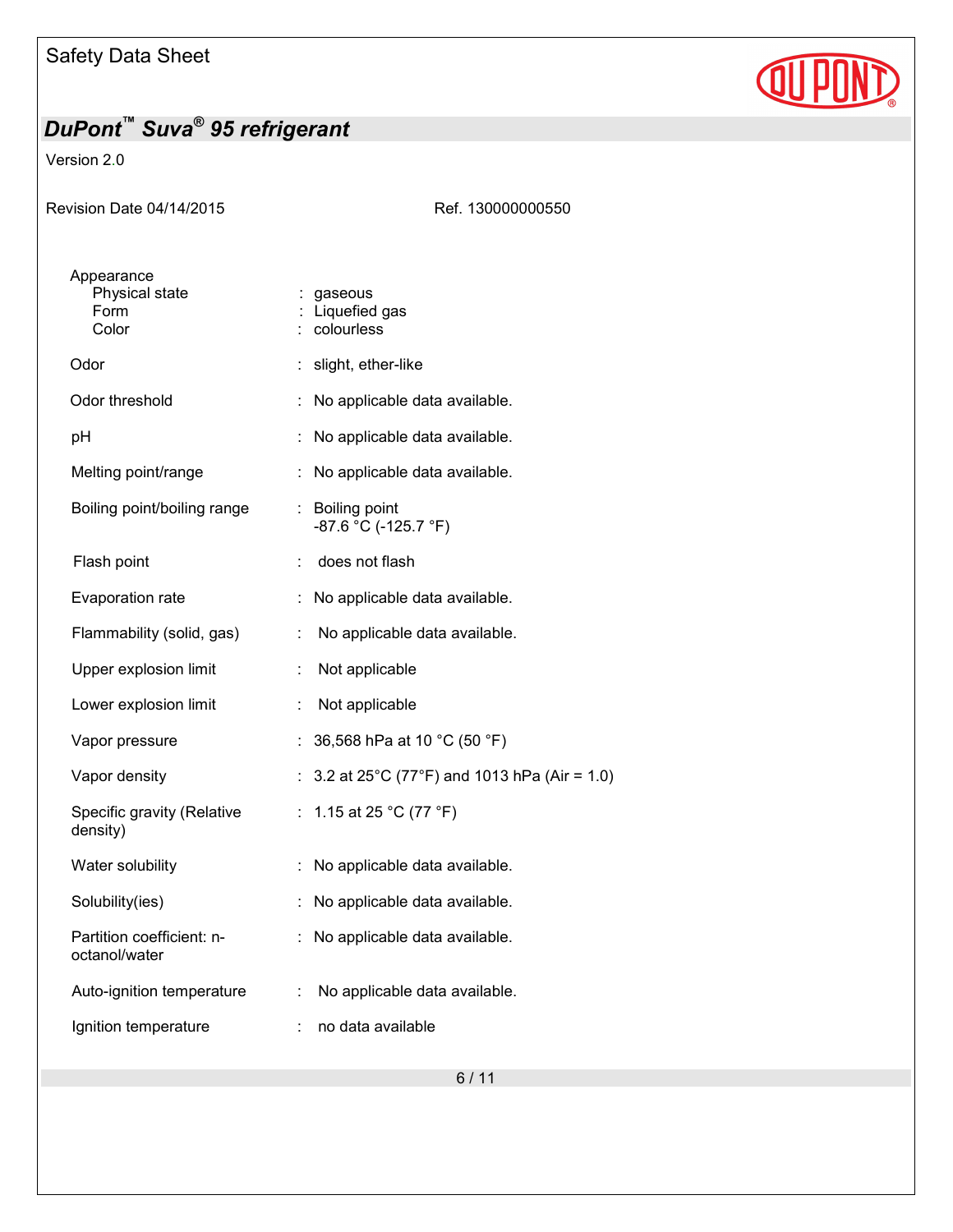

## Version 2.0

| Revision Date 04/14/2015  | Ref. 130000000550                                             |
|---------------------------|---------------------------------------------------------------|
| Decomposition temperature | No applicable data available.<br>$\mathcal{L}_{\mathrm{max}}$ |
| Viscosity, kinematic      | No applicable data available.                                 |
| Viscositv                 | No applicable data available.<br>÷                            |
| % Volatile                | 100 $%$                                                       |

| <b>SECTION 10. STABILITY AND REACTIVITY</b> |                |                                                                                                                                                                                                                                                                                                                                  |  |  |
|---------------------------------------------|----------------|----------------------------------------------------------------------------------------------------------------------------------------------------------------------------------------------------------------------------------------------------------------------------------------------------------------------------------|--|--|
| Reactivity                                  |                | Decomposes on heating.                                                                                                                                                                                                                                                                                                           |  |  |
| Chemical stability                          |                | Stable under recommended storage conditions.                                                                                                                                                                                                                                                                                     |  |  |
| Possibility of hazardous<br>reactions       | ÷.             | No applicable data available.                                                                                                                                                                                                                                                                                                    |  |  |
| Conditions to avoid                         | $\mathbb{R}^n$ | Avoid open flames and high temperatures.<br>The product is not flammable in air under ambient conditions of temperature<br>and pressure. When pressurised with air or oxygen, the mixture may become<br>flammable. Certain mixtures of HCFCs or HFCs with chlorine may become<br>flammable or reactive under certain conditions. |  |  |
| Incompatible materials                      |                | : Alkali metals Alkaline earth metals, Powdered metals, Powdered metal salts                                                                                                                                                                                                                                                     |  |  |
| Hazardous decomposition<br>products         |                | Carbon oxides, Hydrogen fluoride, Carbonyl fluoride                                                                                                                                                                                                                                                                              |  |  |

## **SECTION 11. TOXICOLOGICAL INFORMATION**

| Perfluoroethane (FC-116)                                  |                                                                                                                                        |
|-----------------------------------------------------------|----------------------------------------------------------------------------------------------------------------------------------------|
| Inhalation 4 h LC50                                       | $> 500000$ ppm, Rat<br>$\mathbb{Z}^{n-1}$                                                                                              |
| Inhalation No Observed<br>Adverse Effect<br>Concentration | 200000 ppm, Dog<br>÷.<br>Cardiac sensitization                                                                                         |
| Repeated dose toxicity                                    | Inhalation<br>Rat<br>- Method: OECD Test Guideline 412<br>No toxicologically significant effects were found.                           |
| Mutagenicity                                              | Animal testing did not show any mutagenic effects.<br>Tests on bacterial or mammalian cell cultures did not show mutagenic<br>effects. |
|                                                           | 7/11                                                                                                                                   |
|                                                           |                                                                                                                                        |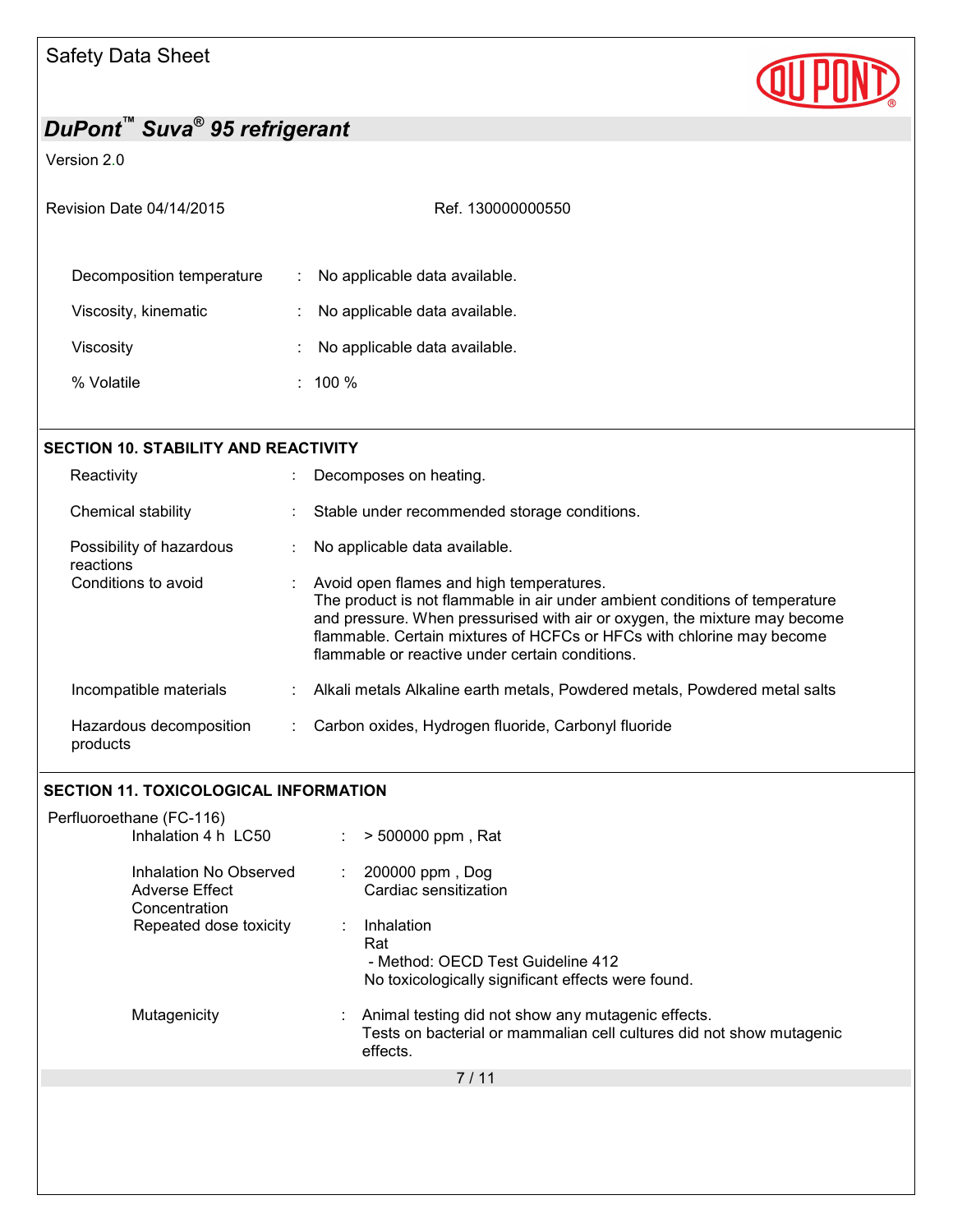

Version 2.0

| Revision Date 04/14/2015                                                         |   | Ref. 130000000550                                                                                                                   |
|----------------------------------------------------------------------------------|---|-------------------------------------------------------------------------------------------------------------------------------------|
| Reproductive toxicity                                                            |   | No toxicity to reproduction                                                                                                         |
|                                                                                  |   | Animal testing showed no reproductive toxicity.                                                                                     |
| Teratogenicity                                                                   |   | Animal testing showed no developmental toxicity.                                                                                    |
| Further information                                                              |   | Cardiac sensitisation threshold limit: 1129943.5 mg/m3                                                                              |
| Trifluoromethane (HFC-23)<br>Inhalation 4 h LC50                                 |   | > 663000 ppm, Rat                                                                                                                   |
| <b>Inhalation Low Observed</b><br><b>Adverse Effect</b><br>Concentration (LOAEC) | ÷ | > 500000 ppm, Dog<br>Cardiac sensitization                                                                                          |
| Inhalation No Observed<br><b>Adverse Effect</b><br>Concentration                 | ÷ | 500000 ppm, Dog<br>Cardiac sensitization                                                                                            |
| Repeated dose toxicity                                                           | ÷ | Inhalation<br>Rat                                                                                                                   |
|                                                                                  |   | NOAEL: 28.634 mg/l<br>No toxicologically significant effects were found.                                                            |
| Mutagenicity                                                                     |   | Animal testing did not show any mutagenic effects.<br>Evidence suggests this substance does not cause genetic damage in<br>animals. |
| Reproductive toxicity                                                            |   | No toxicity to reproduction<br>Evidence suggests the substance is not a reproductive toxin in<br>animals.                           |
| Teratogenicity                                                                   |   | Animal testing showed no developmental toxicity.                                                                                    |
| Further information                                                              |   | Cardiac sensitisation threshold limit : > 172414 mg/m3                                                                              |

**Carcinogenicity** 

The carcinogenicity classifications for this product and/or its ingredients have been determined according to HazCom 2012, Appendix A.6. The classifications may differ from those listed in the National Toxicology Program (NTP) Report on Carcinogens (latest edition) or those found to be a potential carcinogen in the International Agency for Research on Cancer (IARC) Monographs (latest edition).

None of the components present in this material at concentrations equal to or greater than 0.1% are listed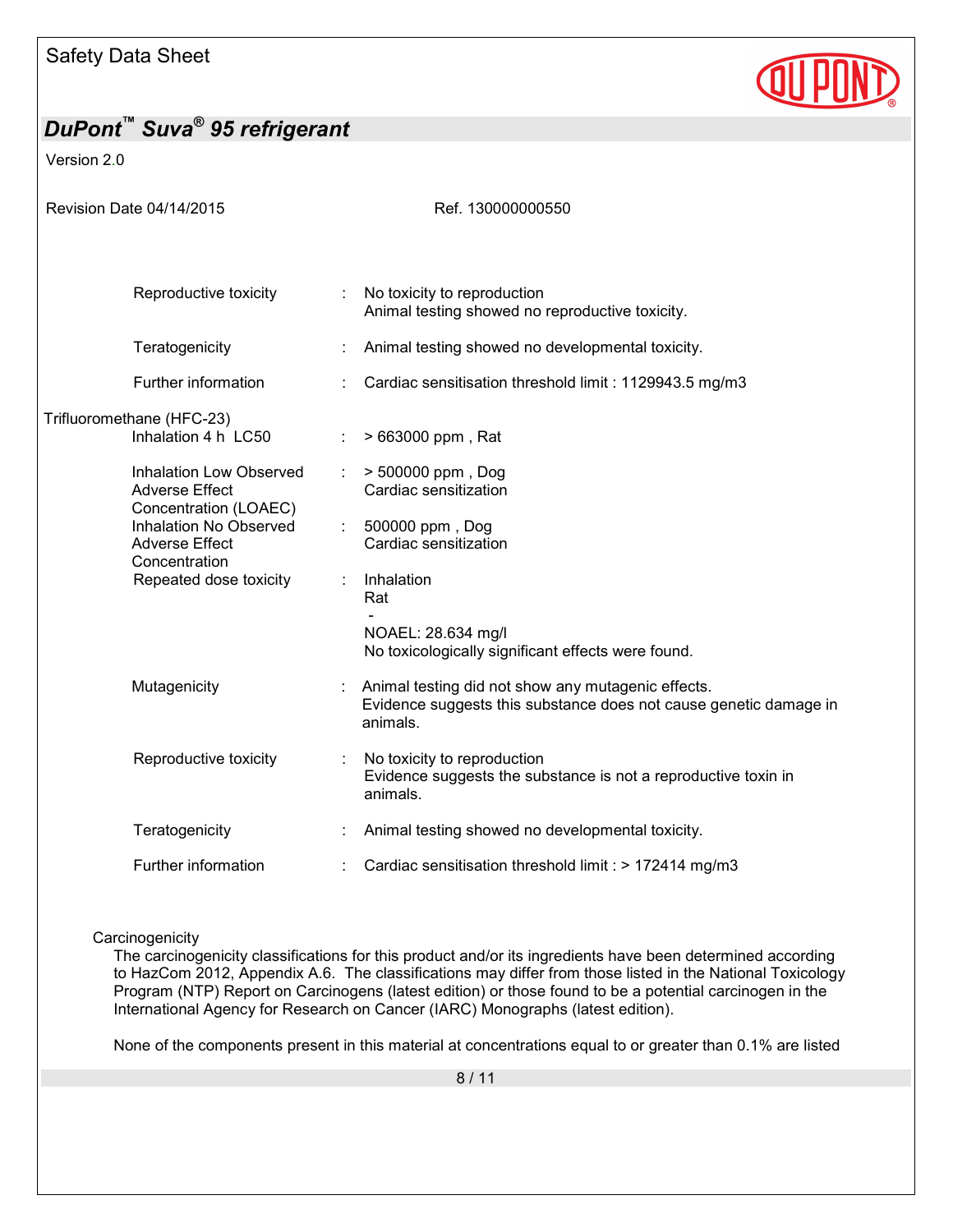Version 2.0

Revision Date 04/14/2015 Revision Date 04/14/2015

by IARC, NTP, or OSHA, as a carcinogen.

## **SECTION 12. ECOLOGICAL INFORMATION**

|  | <b>Aquatic Toxicity</b><br>Perfluoroethane (FC-116) |    |                                                                     |
|--|-----------------------------------------------------|----|---------------------------------------------------------------------|
|  | 96 h LC50                                           |    | : Pimephales promelas (fathead minnow) 82.3 mg/l                    |
|  | 96 h EC50                                           |    | Algae 37.5 mg/l                                                     |
|  | 48 h EC50                                           |    | Daphnia magna (Water flea) 47.4 mg/l                                |
|  | Trifluoromethane (HFC-23)<br>96 h LC50              |    | Pimephales promelas (fathead minnow) 633.26 mg/l                    |
|  |                                                     |    |                                                                     |
|  | 96 h EC50                                           |    | Algae 154.54 mg/l                                                   |
|  | 48 h EC50                                           |    | Daphnia magna (Water flea) 323.05 mg/l                              |
|  | <b>Environmental Fate</b>                           |    |                                                                     |
|  | Perfluoroethane (FC-116)<br><b>Bioaccumulation</b>  |    | : Bioaccumulation is unlikely.                                      |
|  | Trifluoromethane (HFC-23)<br>Biodegradability       |    | Not readily biodegradable.                                          |
|  | <b>Bioaccumulation</b>                              | ÷. | Bioconcentration factor (BCF) : 3.2<br>Bioaccumulation is unlikely. |
|  | Additional ecological information                   |    | : no data available                                                 |
|  |                                                     |    |                                                                     |

## **SECTION 13. DISPOSAL CONSIDERATIONS**

| Waste disposal methods -<br>Product | : Can be used after re-conditioning. Recover by distillation or remove to a<br>permitted waste disposal facility. Comply with applicable Federal,<br>State/Provincial and Local Regulations. |
|-------------------------------------|----------------------------------------------------------------------------------------------------------------------------------------------------------------------------------------------|
| Contaminated packaging              | : Empty pressure vessels should be returned to the supplier.                                                                                                                                 |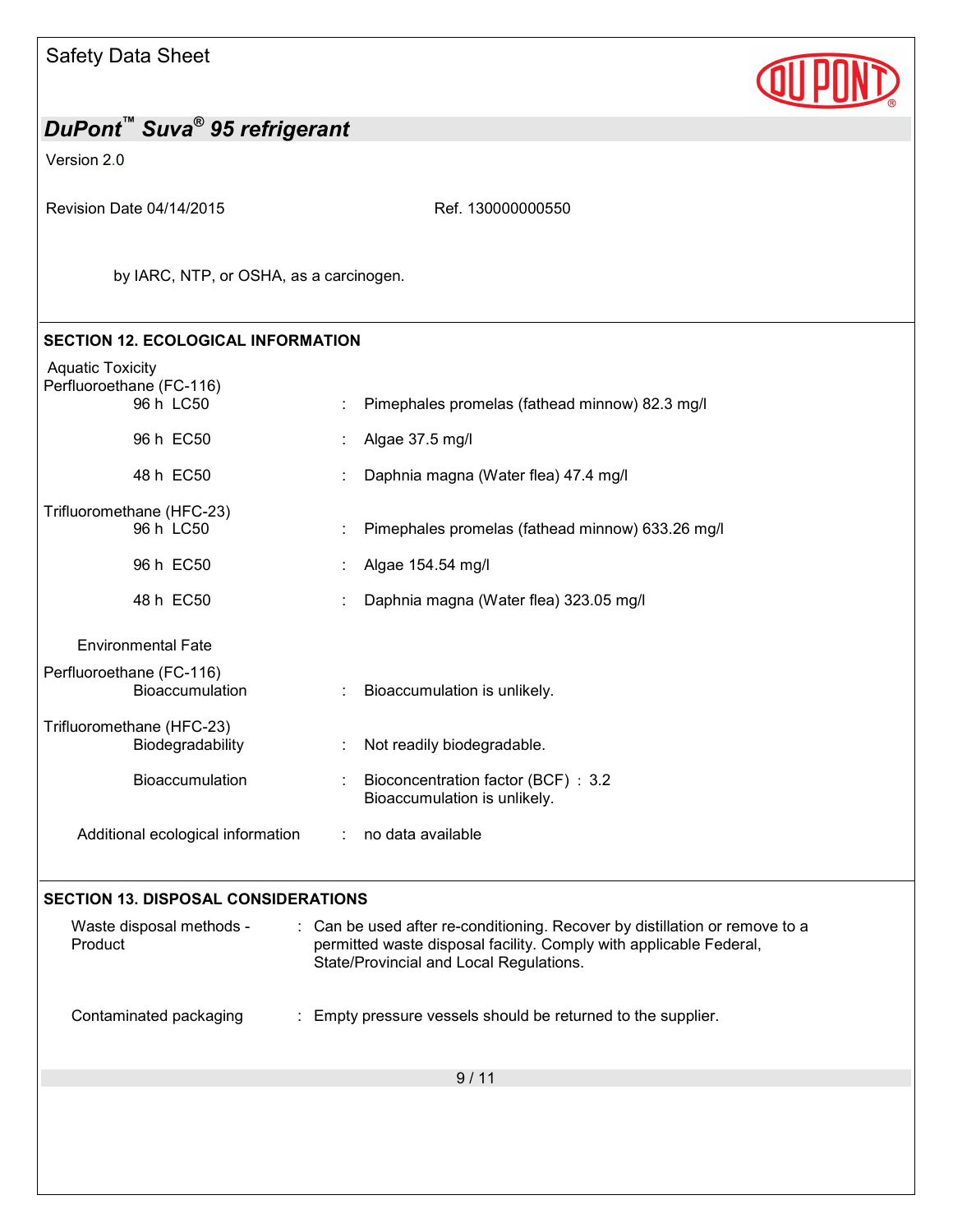Version 2.0

Revision Date 04/14/2015 Revision Date 04/14/2015

**QUP** 

### **SECTION 14. TRANSPORT INFORMATION**

| DOT         | UN number            | : 1078                                                              |
|-------------|----------------------|---------------------------------------------------------------------|
|             | Proper shipping name | : Refrigerant gases, n.o.s. (Hexafluoroethane,<br>Trifluoromethane) |
|             | Class                | $\therefore$ 2.2                                                    |
|             | Labelling No.        | $\therefore$ 2.2                                                    |
| IATA C      | UN number            | : 1078                                                              |
|             | Proper shipping name | : Refrigerant gas, n.o.s. (Hexafluoroethane,<br>Trifluoromethane)   |
|             | Class                | $\therefore$ 2.2                                                    |
|             | Labelling No.        | $\therefore$ 2.2                                                    |
| <b>IMDG</b> | UN number            | : 1078                                                              |
|             | Proper shipping name | : REFRIGERANT GAS, N.O.S. (Hexafluoroethane,<br>Trifluoromethane)   |
|             | Class                | $\therefore$ 2.2                                                    |
|             | Labelling No.        | $\therefore$ 2.2                                                    |

#### **SECTION 15. REGULATORY INFORMATION**

| SARA 313 Regulated<br>Chemical(s)         | : This material does not contain any chemical components with known CAS<br>numbers that exceed the threshold (De Minimis) reporting levels established<br>by SARA Title III, Section 313.                                   |
|-------------------------------------------|-----------------------------------------------------------------------------------------------------------------------------------------------------------------------------------------------------------------------------|
| PA Right to Know<br>Regulated Chemical(s) | Substances on the Pennsylvania Hazardous Substances List present at a<br>concentration of 1% or more (0.01% for Special Hazardous Substances):<br>Trifluoromethane                                                          |
| NJ Right to Know<br>Regulated Chemical(s) | : Substances on the New Jersey Workplace Hazardous Substance List present<br>at a concentration of 1% or more (0.1% for substances identified as<br>carcinogens, mutagens or teratogens): Trifluoromethane, Perfluoroethane |
| California Prop. 65                       | : WARNING! This product contains a chemical known to the State of California<br>to cause birth defects or other reproductive harm.Carbon monoxide                                                                           |